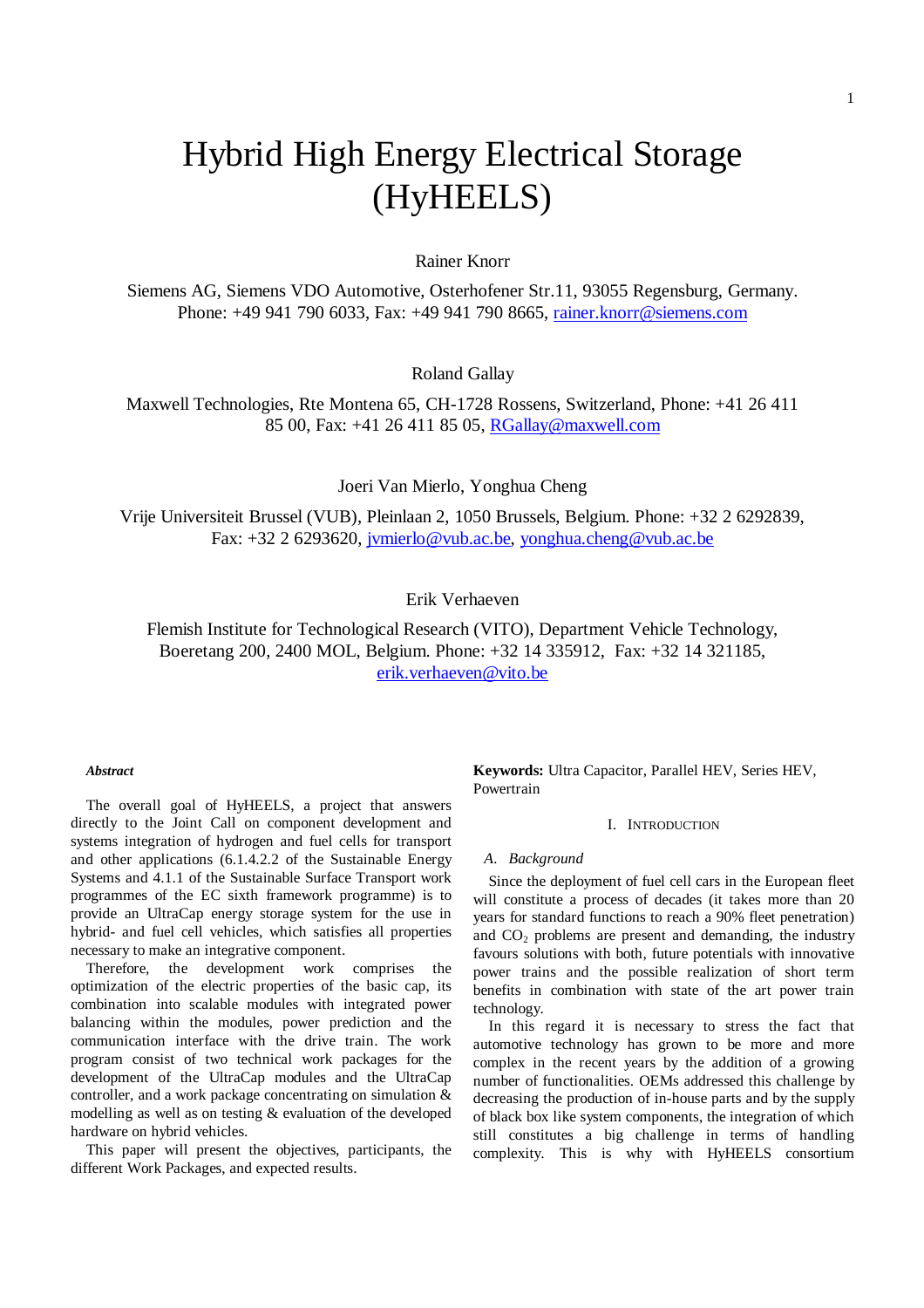considered it to be appropriate to focus on providing an UltraCap storage function comprising all properties necessary to make it an integrative component. This is the unanimous view of both, the supplier and the OEM regarding manageable interfaces.

 Therefore the HyHEELS proposal comprises the optimisation of the electric properties of the basic cap, its combination into scalable modules and an integrated power balancing within the modules. By either parallel or sequent combination of these basic modules, it will be feasible for an OEM to realise various solutions that may differ in voltage and/or capacity. For the suppliers it will thus be feasible to cover a broad market with one basic component.

 However, it has to be noted that this projects also carries potential and substantial technological risks for the manufacturers of UltraCapacitors because of controversial targets, like low weight – high mechanical stability – high charging and discharging currents. High ambient temperature and extremely dynamic driving profiles cause accelerated aging processes of the cells/modules this is contrary to the life time demands of the car manufacturers.

 Given the technological challenges to be mastered in the project the HyHEELS consortium has chosen to cooperate within the framework of a Specific Targeted Research Project. The consortium is of the opinion that forming a STREP provides an ideal vehicle to undertake the common research and development work.

The challenges are further detailed in the S&T objectives below.

#### *B. State of the art*

A passenger vehicle is one of the most widespread decentralized and non grid connected stand alone systems in our modern society. Its energy supply has to be provided internally by the vehicle itself. For decades, the drive train was powered by an internal combustion engine and the electrical energy supply of the car has been performed by a combination of a generator and a starter battery.

 Future vehicles will be powered by either fuel cells in combination with an electrical machine or - in the medium term- by hydrogen powered internal combusting engines, both using pure Hydrogen. These are the most promising approaches for future transportation tasks, as Hydrogen fuel cells do not emit  $CO<sub>2</sub>$  provided that the Hydrogen will be generated by renewable energy.

 Fuel cells for vehicles will supply energy to the drive train with the electrical machine as well as to the board net with all its loads. One major problem of the fuel cell technology is the degree of the today's technical realization. Fuels cells have still technical problems, which have to be solved. However, there are some additional system limitations. The full performance of the fuel cell will be only achieved if the fuel cell is heated up, e.g. for PEM fuel cells roughly 80 °C. Caused by this during start up phase the fuel cell is limited in power for several minutes. Therefore an additional energy

storage system is needed which covers the start up phase, as a reduced function is not acceptable for the customer.

 In addition, the dynamics of real load profiles often are faster than the response capability of the fuel cell requiring an energy/power buffer, unless the fuel cell is unacceptably overdimensioned. In summary, because of these boundary conditions vehicle applications of fuel cells without an energy/power storage system of some kind are impossible.

 The energy storage system will be used for restoring of vehicle kinetic energy (regenerative braking) at deceleration, as the energy conversion process of the fuel cell is not reversible. This regenerative braking saves energy and extends the range of the fuel cell vehicle. In some cases, even the size (power) of the fuel cell can be reduced if the user profile is proper and the energy storage system is powerful and strong enough.

 Regenerative braking is a well know approach that offers energy savings for full hybrid vehicles (cars up to 12%, van's up to 15%, and buses up to 17%).

 At present NiMH- or Li-Ion battery systems will be used for these tasks. However, these battery systems are limited in power at low operating temperatures  $(-30 \text{ to } 0 \text{ °C})$ . Furthermore, these battery systems can not be recharged with the same power as previously discharged with high power. At normal conditions, brake power is higher as accelerating power. Caused by this circumstances energy will be lost during regenerative braking. This results in reduced functionality of the overall fuel cell vehicle.

 All of the above described power requirements may be covered by UltraCapacitors at the lowest cost, compared to battery or fuell cell.

#### II. HYHEELS OBJECTIVES

 As already described in the section state of the art, fuel cells have some basic system limitations. These limitations should be neutralized by powerful energy storage systems. However, standard storage systems could not cover these tasks, especially at lower operating temperatures and for the required number of charge/discharge cycles.

 An UltraCap provides much more power at low temperatures and accepts more power during recharge. UltraCaps could be charged and discharged with the same power, even at a temperature working range from  $-30$  to  $+70$ °C and exhibit a superior cycle life. Therefore, the UltraCap fulfils the most requirements on an energy storage systems used in a fuel cell electric vehicle. The only disadvantage is the limitation of the energy content compared to battery storage systems. However, during the start up phase, the fuel cell delivers some energy. As the fuel cell efficiency is roughly 50 % and caused by the fuel cell loads, the fuel cell heats up itself by losses. During this phase, the fuel cell delivers energy, however, only with less power. Therefore, the disadvantage of the reduced energy content of the UltraCap could be eliminated if the start up phase will be managed well and additional information about the UltraCap will be available.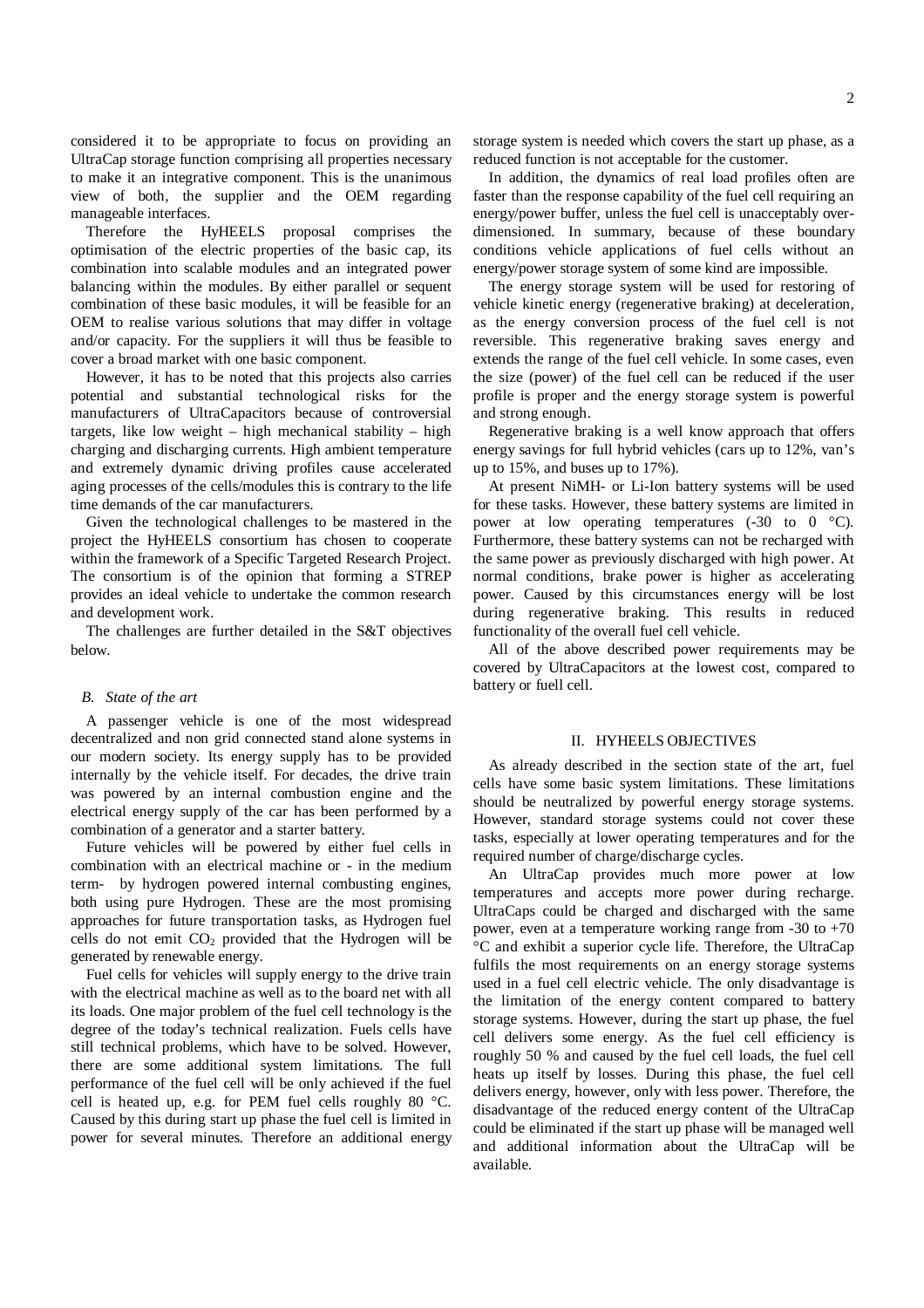UltraCaps are available on the market. However, there are restrictions with regard to automotive applications when looking on max. voltage and max. working temperature and packaging requirements. As the max. voltage of a single capacitor is only 2.5 V, several capacitors have to be connected in serial to a module if higher supplying voltages are required. This makes it necessary to develop an advanced UltraCap module packaging with optimized thermal behavior, weight and cost. Furthermore, caused by different self-discharge of the single capacitors, the individual voltages of the module will drifting away. Finally, the capacitor module will be mismatched in voltage. Battery systems will be usually overcharged to keep it balanced in charge and voltage. However, capacitors could not be overcharged. Therefore, special charge balancing systems were developed in the past. These charge-balancing systems exchange the energy between the single capacitors in such a manner, that all capacitors achieve equal voltages. Prototypes were already developed in former EC projects e.g. SUPERCAR. However, additional information about the UltraCap module and functions are necessary for a secure operation under automotive conditions. These are:

- capacity determination,
- Overvoltage detection/protection,
- Mismatch detection (unbalanced module),
- Power prediction,
- Maximum single voltage,
- Diagnosis of the module status (ageing, decreased capacity, increased IR),
- Communication to Super Visor.
- Low manufacturing cost, low mass production cost,
- High power density, small volume, low weight,
- Low EMI and acoustic noise, poor noise emissions,
- High reliability, high robustness, fail-safe,
- Good thermal behaviour/tolerance
- Efficient controllable regenerative braking,
- Little maintenance or maintenance free,
- Application oriented lifetime,
- Universal installation.

 This information and functions are only achievable if the charge balancing system and the single capacitor voltage measurement is available. In total the following function blocs are necessary:

- Charge balancing,
- Single voltage measurement,
- Diagnosis,
- Power prediction,

#### Communications interface.

These functions will be compiled by an UltraCap Controller. The development of this UltraCap Controller with all its function blocs and the definition of the electrical and mechanical interface between the Controller and the UltraCap Module is one of the advanced development targets for the STREP HyHEELS. The improved UltraCap together with the new developed UltraCap controller enables the secure and reliable function of this energy (power) storage system in combination with fuel cells in automotive applications.



Figure 1: Modules of the UltraCap Controller

 The main goals of the HyHEELS may be summarized with the expected performance which must be reached in the next years. The values are given in table 1. In other words, we have to focus on the power density which allows the weight reduction, the increased voltage which allows the serial connection number reduction and the temperature which allows to cover the full range requested by the car manufacturers.

 The UltraCapacitor price targets are related to new technology and to production volume. Figure 2 gives a summary of the actual UltraCapacitor development roadmap.

Table 1: Modules of the UltraCap Controller

| Year                       | Volume<br>[ccm] | Weight<br>[g] | C<br>$[\mathrm{F}]$ | <b>ESR</b><br>[mOhm] | <b>Voltage</b><br>[Vdc] | Power<br>density *<br>[kW/kg] | <b>Energy</b><br>density<br>[Wh/kg] | <b>Temper</b><br>$\lceil$ <sup>o</sup> Cl | <b>Cycle life</b><br>[Millions] |
|----------------------------|-----------------|---------------|---------------------|----------------------|-------------------------|-------------------------------|-------------------------------------|-------------------------------------------|---------------------------------|
| 2005<br>(actual<br>data)   | 425             | 525           | 2600                | 0.5                  | 2.5                     | 6                             | 4.3                                 | $-45 + 65$                                | 0.5                             |
| 2007                       | 375             | 475           | 2600                | 0.35                 | 2.7                     | 12                            | 5.8                                 | $-45 + 65$                                | 1.0                             |
| 2009<br>(Project<br>goals) | 350             | 450           | 3000                | 0.3                  | 2.85                    | 15                            | 7.5                                 | $-45 + 70$                                | 1.5                             |
| 2011                       | 325             | 425           | 3200                | 0.28                 | 3.0                     | 19                            | 9.4                                 | $-45 + 75$                                | 2.0                             |

\*Power density =  $V2/4xESR/weight$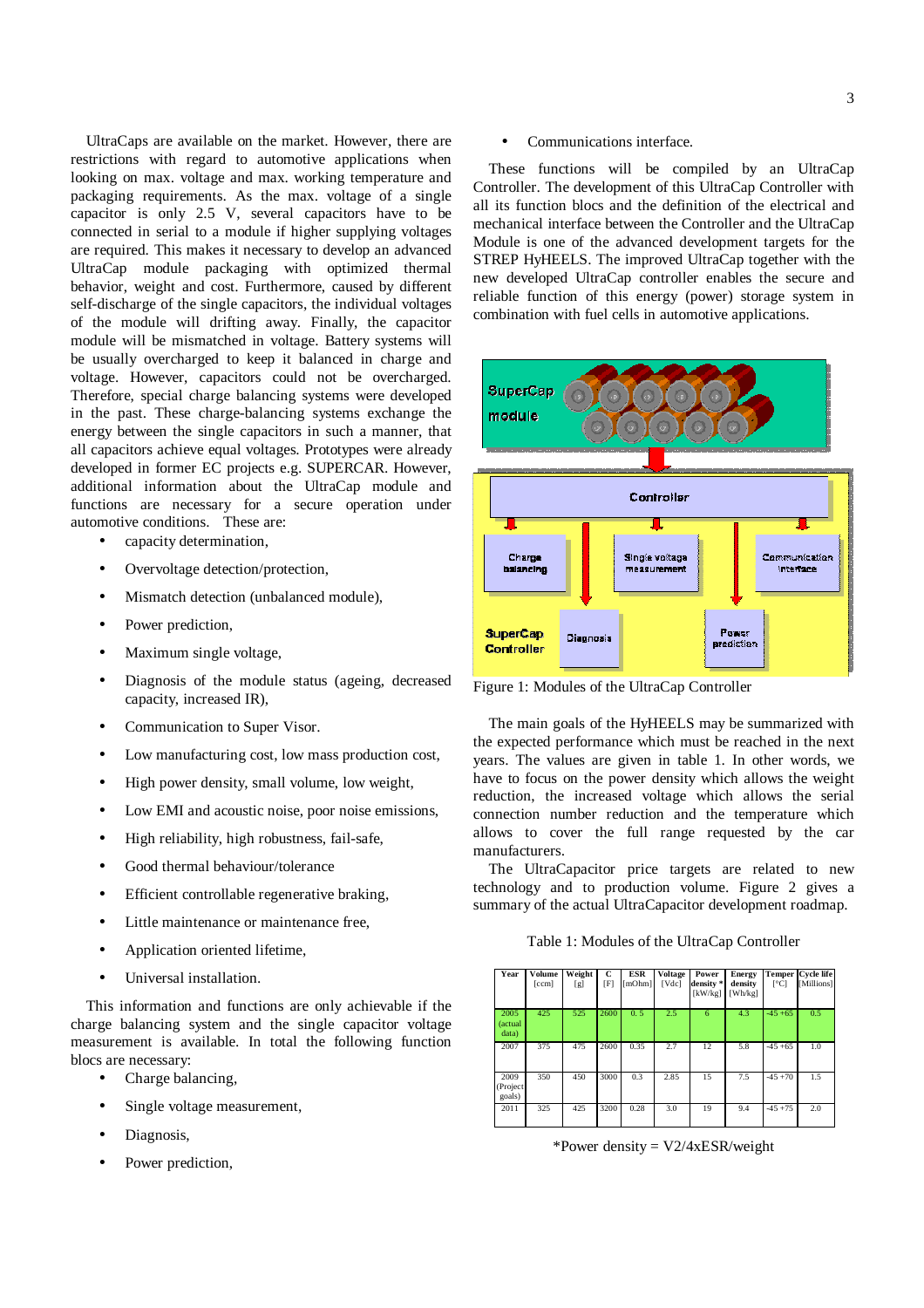

Figure 2: UltraCapacitor development roadmap

 The proposal's detailed scientific and technical objectives are thus the result of a thorough analysis of the challenges in the energy supply architecture of Hydrogen fuel cell vehicles. A Hydrogen fuel cell has to be provided with power and energy during start up phase as well as during continuously operation. High power is needed for the acceleration of the vehicle and for high power auxiliary fuel cell loads like compressors. A powerful and reliable energy supply is crucial to fulfill the requirements of the future passenger cars generation, which will be powered by Hydrogen fuel cells.

 Sometimes batteries are not able to supply enough power. These could be high power charge and discharge conditions as well as operating at low temperature e.g. -20 °C. UltraCaps could fill up the power gap. The approved UltraCap storage technology is available but needs to be adapted to future automotive Hydrogen applications, satisfying the demands on cost- efficiency, safety and reliability.

 Aim of the proposal is the development of an improved cost efficient energy supply concept for fuel cells based on an advanced, powerful UltraCap. This will be achieved by the following development targets:

- Increasing of the max. operating voltage of UltraCaps from 2.5 V to 2.85V. High cell voltage which requires an electrochemical stability of the electrode, the electrolyte and the packaging materials.
- Cost reduction of the electrodes by new production technologies
- Cost reduction of cells and modules by industrialization
- Advanced UltraCap component electrode and packaging. All the material need to have a high electrochemical stability in order to operate the components at a higher voltage during a long time. The component packaging weight must be minimized. A special attention must be paid to the packaging tightness and to the mechanical resistance.
- Advanced UltraCap module packaging with optimised thermal behaviour, weight and cost
- Development of a UltraCap controller, including a single cell voltage measurement and a cell balancing, providing extended UltraCap information to the Fuel cell system Super Visor.

 Final goal of the project is the installation of an advanced reliable and cost efficient UltraCap module, providing all necessary information, which enables the integration into the fuel cell vehicle architecture.

 Installation, testing, and evaluation of several UltraCap modules will be done, besides bench testing, on existing Hybrid Vehicles like:

- Ford Transit
- Scania hybrid buses (Luxbus)
- Van Hool hybrid bus (A308H)
- **Fiat Punto**
- Toyota Prius

 From these vehicles extensive data has been captured in the past and will be used as baseline. New data will be gathered on the above vehicles with the UltraCap modules integrated, allowing comparative analyses on the road. The mentioned hybrid vehicles are not Fuel Cell based to avoid excessive expenses, operational costs, and to overcome issues with availability. However the above mentioned test vehicles will allow to perform testing and analyzing the behaviour between the drive train, batteries, and converters.

#### III. PARTICIPANTS

Table 2: Overview of the participants

| Participant name                                             | Short name  | Country        |
|--------------------------------------------------------------|-------------|----------------|
| Siemens AG, Siemens VDO Automotive                           | SV          | Germany        |
| Bayerische Motoren Werke Aktiengesellschaft                  | <b>BMW</b>  | Germany        |
| Centro Richerche Fiat S.C.p.A.                               | <b>CRF</b>  | Italy          |
| Scania CV AB (publ)                                          | <b>SCA</b>  | Sweden         |
| Epcos AG                                                     | <b>EPC</b>  | Germany        |
| Maxwell Technologies SA                                      | <b>MXWL</b> | Switzerland    |
| Flemish Institute for Technological Research                 | VITO        | Belgium        |
| Deutsches Zentrum fuer Luft- und Raumfahrt e.V.              | <b>DLR</b>  | Germany        |
| Irion Management Consulting GmbH                             | <b>IMC</b>  | Germany        |
| University of Technology of Belfort-Montbeliard              | <b>UTMB</b> | France         |
| Warsaw University of Technology (Politechnika<br>Warszawska) | WUT (PW)    | Poland         |
| Vrije Universiteit Brussel                                   | <b>VUB</b>  | <b>Belgium</b> |

#### IV. WORKPACKAGES AND EXPECTED RESULTS

 The work program consist of two technical work packages for the development of the UltraCap modules and the